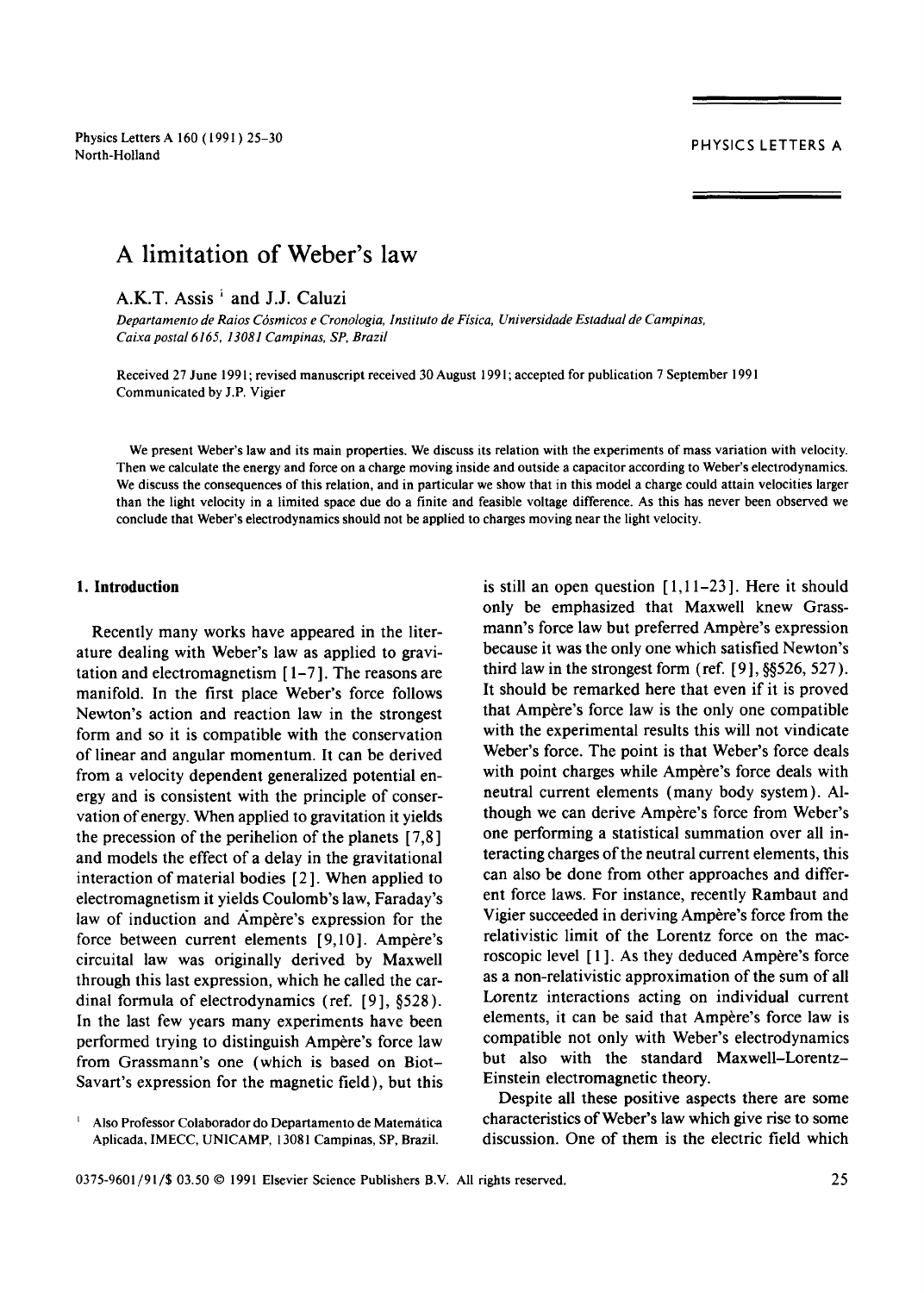should exist near a neutral, stationary and steady current according to Weber's force. As we already have discussed this topic [ 10] in conjunction with the experimental findings of Edwards et al., Bartlett and Ward and Sansbury [24-26], in this work we will restrict our analysis to another topic, the ultimate speed of a charge moving inside a capacitor. It points out, unambiguously, a limitation of Weber's law. This limitation, as we will see, indicates that Weber's law should not be applied to high speed electrons (as when we have isolated charges being accelerated in high energy accelerators). This is in agreement with Rambaut and Vigier who apply Weber's law only in a many-body situation (charges inside a neutral conductor), but never for free charges [1]. But first, let us discuss the relation of Weber's law with mass variation.

### **2. Weber's law and mass variation**

In modern vectorial language Weber's force law can be written as [9,27,28]

$$
F_{ji} = \frac{q_i q_j}{4\pi\epsilon_0} \frac{\hat{r}_{ij}}{r_{ij}^2} \left( 1 - \frac{\dot{r}_{ij}^2}{2c^2} + \frac{r_{ij}\ddot{r}_{ij}}{c^2} \right)
$$
  
= 
$$
\frac{q_i q_j}{4\pi\epsilon_0} \frac{\hat{r}_{ij}}{r_{ij}^2} \left( 1 + \frac{v_{ij} \cdot v_{ij}}{c^2} - \frac{3}{2} \frac{(\hat{r}_{ij} \cdot v_{ij})^2}{c^2} + \frac{r_{ij} \cdot a_{ij}}{c^2} \right).
$$
(1)

In this expression  $F_{ii}$  is the force exerted by  $q_i$  on  $q_i$ ,  $r_{ij} \equiv r_i - r_j$ ,  $r_{ij} \equiv |r_{ij}|$ ,  $\hat{r}_{ij} \equiv r_{ij}/r_{ij}$ ,  $v_{ij} \equiv dr_{ij}/dt$ ,  $a_{ij} \equiv$  $dv_{ij}/dt$ ,  $\dot{r}_{ij} \equiv dr_{ij}/dt$ ,  $\ddot{r}_{ij} \equiv d\dot{r}_{ij}/dt$  and *c* is the ratio of electromagnetic and electrostatic units of charge, which has the same value as the velocity of light in vacuum. This force can be derived from a velocity dependent potential energy given by

$$
U = \frac{q_i q_j}{4\pi\epsilon_0} \frac{1}{r_{ij}} \left( 1 - \frac{\dot{r}_{ij}^2}{2c^2} \right).
$$
 (2)

In a previous paper we utilized eq.  $(1)$  to study the motion of a charge in a region of crossed electric and magnetic fields [29 ]. In particular we analysed the experiments of Kaufmann and Bucherer which were devised to test the variation of mass with ve-

26

locity. We compared the results of relativity theory  $(m=m_0/(1-v^2/c^2)^{1/2}$  plus Lorentz's force law) with Weber's model (without mass variation) and showed that the radius of the charge trajectory (which was measured experimentally) after it had left the capacitor was given by, respectively [29 ],

$$
r_{\mathbf{R}} = \frac{\sigma_{\mathbf{A}}}{\varepsilon_{0} e B^{2}} \frac{m_{0}}{(1 - v_{\mathbf{R}}^{2}/c^{2})^{1/2}}
$$
  
= 
$$
\frac{m_{0} \sigma_{\mathbf{A}}}{\varepsilon_{0} e B^{2}} \left( 1 + \frac{v_{\mathbf{R}}^{2}}{2c^{2}} + \frac{3}{8} \frac{v_{\mathbf{R}}^{4}}{c^{4}} + ... \right),
$$
 (3)

$$
r_{\mathbf{w}} = \frac{m_0 \sigma_{\mathbf{A}}}{\varepsilon_0 e B^2} \left( 1 + \frac{v_{\mathbf{w}}^2}{2c^2} \right). \tag{4}
$$

In these expressions  $m_0$  and  $-e$  are the electron's mass and charge,  $\sigma_A$  is the surface charge density of the capacitor and  $B$  is the magnetic field in which the electrons move after they had left the capacitor. In (3) and (4) R refers to relativity and W to Weber's model.

A comparison of these two expressions led us to conclude that Weber's law is only an approximation, valid only up to second order in  $v/c$ , and that only special relativity was compatible with these experiments to all orders of  $v/c$ . But some remarks must be made. The first one is that Bush had arrived at a similar conclusion, although he utilized a force law of his own which was similar, but not identical, to Weber's force [ 30 ]. This problem was also discussed by O'Rahilly using Ritz's theory (ref. [28 ], pp. 249, 250, 613-622).

Wesley has shown that our conclusion is not correct [31,32]. He correctly pointed out that  $v_R$  and  $v_w$ which appear in (3) and (4) are not the same, as each one of them is different function of  $E_0$  (the uniform electric field inside the capacitor) and  $B$ . From eqs. (9) and (15) of ref. [29] we have  $v_R =$  $E_0/B = \sigma_A/\epsilon_0 B$  and  $eE_0(1 + v_W^2/2c^2) = eBv_W$ , so that  $v_{\text{w}} = (c^2B^2/E_0)[1-(1-2E_0^2/c^2B^2)^{1/2}]$ . (In our previous work [29] we did not utilize the subscripts R and W.) As  $E_0$  and B are the same in both models and were measured directly in the experiments of Kaufmann and Bucherer, we should express (3) and (4) in terms of  $E_0$  and B to compare them. When this is done we get [31,32]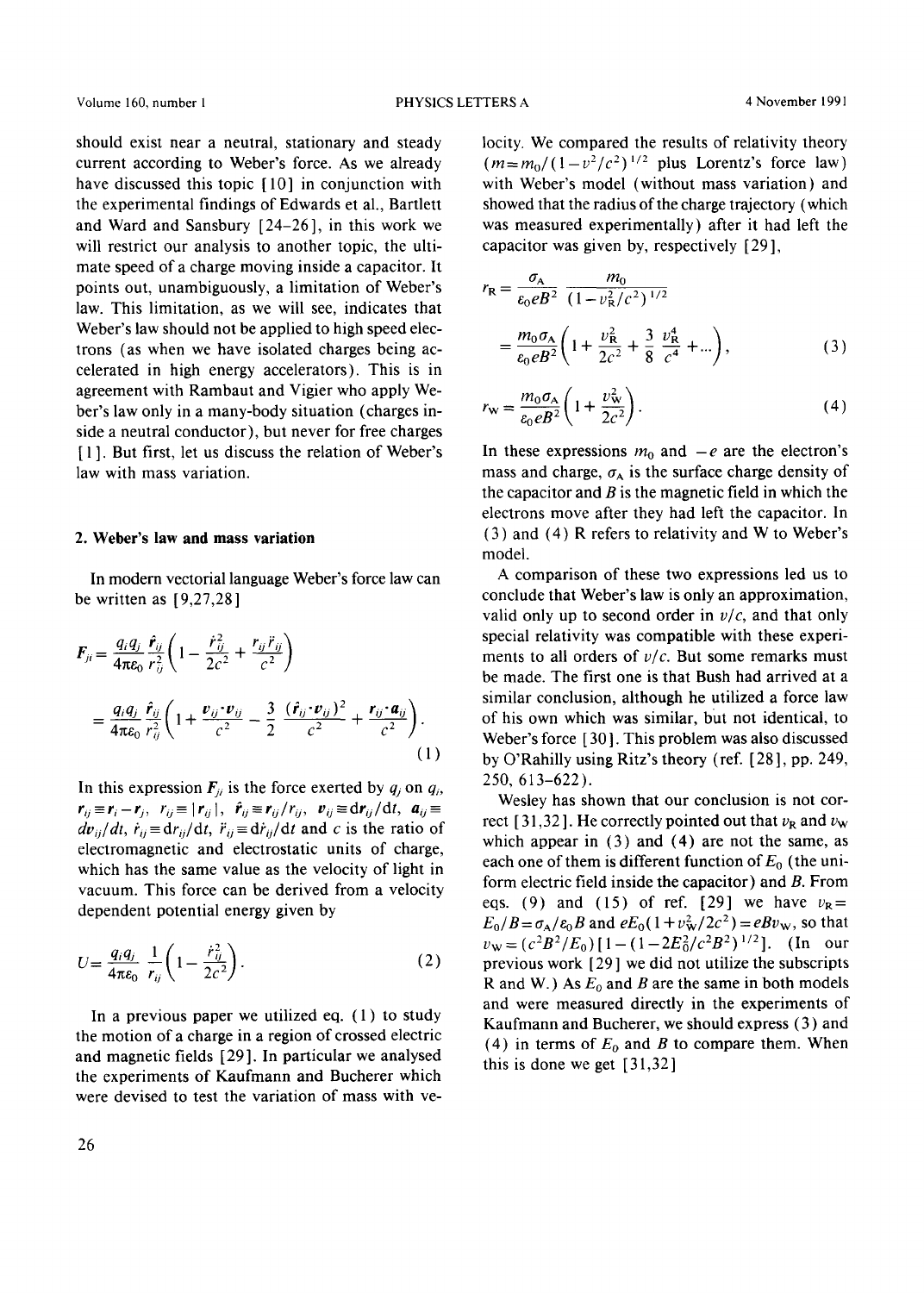Volume 160, number 1 **PHYSICS LETTERS A** 4 November 1991

$$
r_{\rm R} = \frac{m_0 E_0}{eB^2} \frac{1}{(1 - E_0^2/c^2 B^2)^{1/2}}
$$
  
= 
$$
\frac{m_0 E_0}{eB^2} \left( 1 + \frac{1}{2} \frac{E_0^2}{c^2 B^2} + \frac{3}{8} \frac{E_0^4}{c^4 B^4} + \dots \right),
$$
 (5)

$$
r_{\rm w} = \frac{m_0 E_0}{eB^2} \left( 1 + \frac{1}{2} \frac{E_0^2}{c^2 B^2} + \frac{1}{2} \frac{E_0^4}{c^4 B^4} + \dots \right). \tag{6}
$$

As we can see also Weber's law has fourth and higher orders in *Eo/cB.* It should be remarked that the precision of the experiments of Kaufmann and Bucherer was not beyond the second order in  $v/c$  (or  $E_0/cB$ ) [33,34].

This analysis indicates that these experiments on the variation of the electron's mass are not the best suited to distinguish between Weber's law and standard approaches. But here we present a specific example that shows clearly the limitations of. Weber's law. It also involves a capacitor as in these experiments of mass variation, but it has no magnetic field.

## **3. Motion of a charge inside and outside a capacitor according to Weber's law**

We discuss here the motion of a charged particle moving orthogonally to the plates of an ideal capacitor with surface charge densities  $\pm \sigma$  on the plates situated at  $\pm z_0$  (fig. 1). Classically there is no elec-



tric field outside the capacitor, but inside there is a uniform electric field given by  $E_0 = -\sigma \hat{z}/\varepsilon_0$ , which means that there is a voltage difference between the

two plates given by  $V_0 = 2\sigma z_0/\varepsilon_0 = 2z_0E_0$ .

The interaction energy and force exerted on a charge q moving along the Z axis ( $r=z\hat{z}$ ,  $v=v\hat{z}$  and  $a=a\hat{z}$ ) is obtained integrating eqs. (1) and (2) on both plates for Weber's law. The result of these integrations is given by (using an ideal capacitor with infinite plates)

$$
U = \pm q \frac{\sigma}{\epsilon_0} z_0 \left( 1 + \frac{v^2}{2c^2} \right), \qquad \pm z - z_0 > 0 , \qquad (7)
$$

$$
\varepsilon_0 \quad (2c^2) \quad \varepsilon_0 \quad (8)
$$
\n
$$
= q \frac{\sigma}{\varepsilon_0} z \left( 1 + \frac{v^2}{2c^2} \right), \qquad \varepsilon_0 \le z \le z_0; \qquad (8)
$$

$$
\boldsymbol{F} = \mp q \frac{\sigma}{\varepsilon_0} \frac{z_0 a}{c^2} \hat{\boldsymbol{z}} \,, \qquad \qquad \pm z - z_0 > 0 \,, \qquad (9)
$$

$$
= -q \frac{\sigma}{\varepsilon_0} \left( 1 + \frac{v^2}{2c^2} + \frac{za}{c^2} \right) \hat{z} , \quad -z_0 \leq z \leq z_0 . \tag{10}
$$

The general expression for the force on a charge q moving in any direction inside a capacitor had been obtained previously [29 ]. Here we particularize for motions orthogonal to the plates, but include also situations outside the capacitor.

The first remark to be made is that besides changing the classical result for the force inside a capacitor, including terms which depend on the velocity and acceleration of the test charge, Weber's model indicates a net force on the test charge *outside* the ideal capacitor whenever it is accelerated. This is a completely novel result which is drastically different from Coulomb's law. Alternatively expressions (7)  $-(10)$  can be interpreted saying that according to Weber's model the inertial mass of a charge will be a function of the electrostatic potential where it is located. In the following we discuss this aspect in more detail.

Adding the kinetic energy to eqs. (7) and (8) yields (remembering that Weber's law is compatible with the principle of conservation of energy) for the total energy  $E$  of the charge  $q$ :

$$
E(z < -z_0) = -\frac{1}{2}q_1V_0 + \frac{1}{2}(m - m_{\mathbf{W}}^0)v^2 + k, \qquad (11)
$$

$$
E(-z_0 \le z \le z_0)
$$
  
=  $-\frac{1}{2}q_1 V_0 z/z_0 + \frac{1}{2} (m + m_w) v^2 + k$ , (12)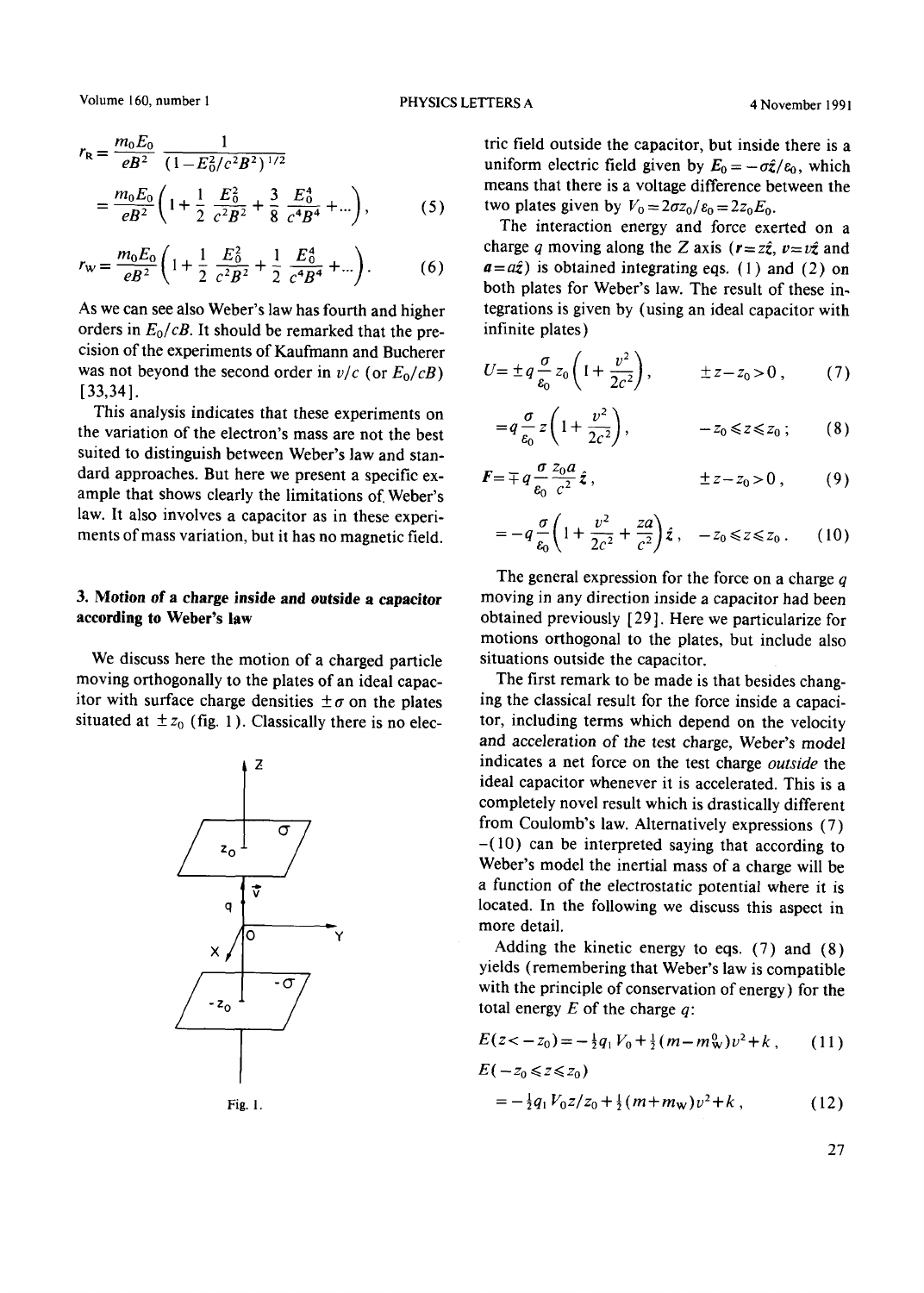Volume 160, number 1 **PHYSICS LETTERS A** 4 November 1991

$$
E(z > z_0) = \frac{1}{2}q_1 V_0 + \frac{1}{2}(m + m_W^0)v^2 + k. \tag{13}
$$

In these expressions  $k$  is an arbitrary constant to which we can give any value without affecting the results, and  $V_0 = 2\sigma z_0/\varepsilon_0 = 2z_0E_0$  is the voltage difference between the two plates. Moreover  $m_w^0$  and  $m<sub>w</sub>$  are what we call Weber's inertial masses. They are given by  $m_w^0 \equiv qV_0/2c^2$ , and  $m_w \equiv qV_0 z/2c^2z_0$ . If we choose the zero of the potential as being at  $z=0$ (the middle point between the two plates), eqs.  $(11)$ - $(13)$  would be the same as the classical result with *m* replaced by  $m+qV(z)/2c^2$ , where  $V(z)$  is the classical electrical voltage where the test charge is located. This means that according to Weber's model the charge would move as if it had an effective inertial mass given by  $m+qV(z)/2c^2$ .

The simplest way to study this problem and to show the inadequacy of Weber's law to high velocities is to consider a charge  $q$  (for instance an electron, with  $q=-e$ ) which comes from  $z<-z_0$ , moving towards the capacitor along the Z axis with  $v=v<sub>b</sub>$ , being accelerated between the plates, and which leaves the capacitor with velocity  $v_a$ . From the conservation of energy we get, using  $(11)$  and  $(13)$ ,

$$
v_{\rm a} = \left[\frac{2}{m - |m_{\rm w}^0|} \left(\frac{m + |m_{\rm w}^0|}{2} v_{\rm b}^2 + eV_0\right)\right]^{1/2}.\tag{14}
$$

The terms inside the parentheses in (14) are all positive. This equation indicates that the electron will only pass the capacitor if  $|m_{\mathbf{w}}^{0}| < m$ . If  $|m_{\mathbf{w}}^{0}| > m$ the electron will not arrive at the second plate. The limiting case is when  $|m_{\rm w}^0| = m$ , which indicates that the electron will arrive at the second plate with an infinite velocity. The voltage necessary for this to happen is given by  $V_0 = 2mc^2/e \approx 10^6$  V. As this voltage and higher ones have been produced in many high energy accelerators and the electron has never attained a velocity larger than  $c$ , this proves a serious limitation of Weber's law.

Another simple analysis is when the electron is generated inside the capacitor at  $z = 0$  with negligible initial velocity. According to (12) its velocity, as a function of the position inside the capacitor, is given by

$$
v^{2} = \frac{2|m_{w}^{0}|c^{2}z}{mz_{0} - |m_{w}^{0}|z}, \quad -z_{0} \le z \le z_{0}. \tag{15}
$$

This shows that the electron can only move in the

region  $0 \le z < m z_0 / |m_w^0|$ . If  $|m_w^0| = m$  the velocity will go to infinity at the second plate. If  $|m_w^0| > m$ then there will be a divergence in the velocity at an internal point. If, for instance,  $m_w^0 = -2m/3$  the electron will leave the second plate with a velocity given by twice the value of light. Once more there are no known experiments in the literature which corroborate such findings.

As an experiment which gives results not compatible with these predictions based on Weber's law, we cite the beautiful one performed by Bertozzi many years ago in which he measured not only the speed of the relativistic electrons after they were accelerated through a linear accelerator but also their kinetic energy by calorimetry [ 35 ]. In this experiment electrons were generated inside a van der Graaff and later accelerated in the linear accelerator LINAC (at MIT), so that they acquired kinetic energies from 0.5 to 15 MeV. The limiting speed of the electrons was always found to be  $c$ .

### **4. Discussion and conclusion**

In this work we have discussed that if we utilize Newton's mechanics *(F=ma,* or kinetic energy  $=\frac{1}{2}mv^2$ ) plus Weber's electrodynamics we can explain the experiments of Kaufmann and Bucherer without mass velocity change [ 31,32 ]. On the other hand we have shown that Newton's mechanics plus Weber's electrodynamics leads to results never found experimentally (electrons attaining velocities larger than  $c$ ). This shows clearly the inadequacy of this approach in situations which involve large values  $(\approx 1)$  of  $v/c$ . There seems to be no escape from this conclusion. Nevertheless we should indicate here all other assumptions which were implicitly utilized simultaneously: we considered the charges in the capacitor or accelerator to be fixed while the test charge is moving through it. In practice this is only an approximation as the test electrons should lose energy by inducing currents in the plates of the capacitor as they move through it. Moreover we did not include the losses due to radiation (the test electron is accelerated and so it should radiate). The point is that Weber's law does not include radiation in its formulation. This means that to include radiative losses we need to modify Weber's law which, once more,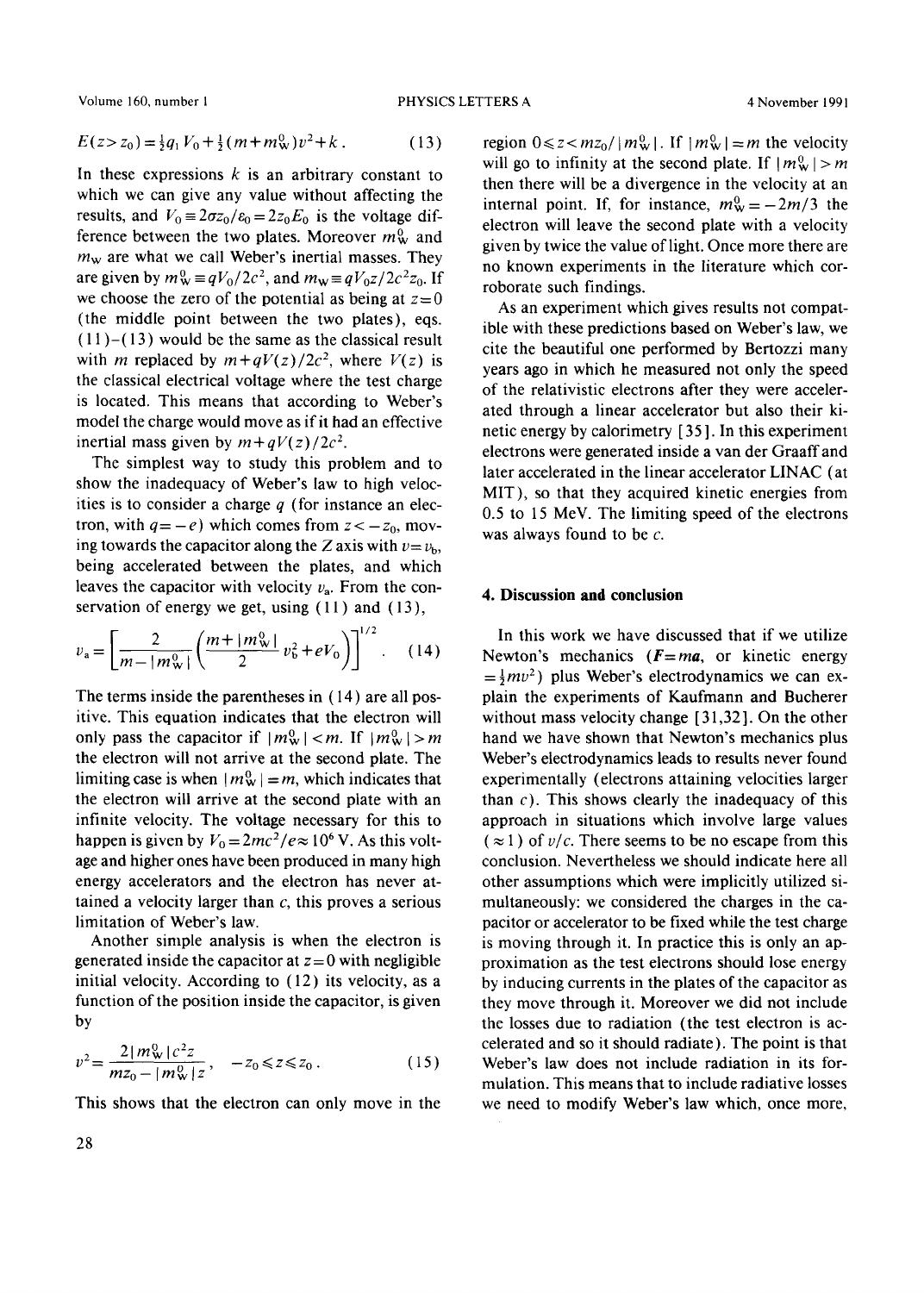corroborates our conclusion that there are limitations in Weber's approach. A modification of Weber's law to include radiation was given by Moon and Spencer [36]. A similar approach was followed by Wesley [4,31,32], and a different way of obtaining time delays in action-at-a-distance theories was given by Graneau [37]. Here we will not discuss any of these approaches. The original Weber's law, as presented here, is an action-at-a-distance theory. Although it models a delay in the propagation of interactions [2], it cannot include all aspects of radiation. To follow Newton's action and reaction law in the strongest form and to be an action-at-adistance theory, may be a positive aspect [38-40], but we will not discuss here these points since they are outside the scope of the present work.

A topic discussed in the paper was an alternative interpretation of these results of Weber's electrodynamics as indicating a variation of the inertial mass of a charged particle with electrostatic potential. This is somewhat similar to the gravitational redshift (a variation of mass with the gravitational potential) and reminds us of the Einstein mass-energy relation  $E=mc^2$ , because  $m_w=qV/2c^2$  (the energy being here a potential energy). However it should be pointed out that this analogy has limitations because according to Weber's model the value of the effective mass will depend on the geometry of the problem and not only on the value of the potential. For instance if the charge were inside a spherical shell charged to the voltage  $V$  it would behave as if it had an inertial mass given by  $m+qV/3c^2$  [9], and not  $m+qV/2c^2$ as when it is inside of a capacitor (Weber's model). According to relativity theory there is no such dependence on the geometry. Anyway this effect predicted by Weber's theory is an essential part of the model. To our knowledge no experiment has been designed to test this effect. We propose it to be done with low velocity electrons due to the previous limitation we pointed out above. Any experiment involving positrons or electrons moving in regions of varying electrostatic potentials can be utilized to test this effect, provided the outcome of the experiment (i.e., what is measured involves the particle mass). The only experiment of this kind we know has been performed by Kennedy and Thorndike [41 ]. But as they utilized a photon as a test particle (moving through points varying by 50000 V) their null result

cannot be utilized directly here because a photon has no net charge.

Recently Phipps proposed a modified Weber's potential to overcome Helmholtz's criticism of Weber's law [ 42]. Essentially he proposes a potential energy given by  $U=(q_1q_2/4\pi\epsilon_0r_{12})(1-\dot{r}_{12}^2/c^2)^{1/2}$ . As this is a modification of Weber's original potential we will not consider it here.

Anyway it should be emphasized that Helmholtz's criticism of Weber's law [9,42] has never been proved wrong. In particular he showed that according to Weber's model a charge could behave under some conditions as if it had a negative inertial mass or as having an equivalent inertial mass going to zero, even with non-relativistic velocities. To our knowledge this has never been observed experimentally, which casts some doubts on the feasibility of applying Weber's forces even for slow velocities. Although Phipps overcame Helmholtz's criticism [42], this was only possible modifying Weber's potential energy, which confirms once more the limitations of Weber's law. Our goal here was only to show a specific limitation of Weber's law: the prediction that charged particles can attain velocities as large as we wish, in a limited space, with finite voltage differences. Since this has not been confirmed by experiments we can conclude that Weber's law should not be applied to velocities near the light velocity.

### **Acknowledgement**

One of the authors (A.K.T.A.) wishes to thank R. de A. Martins and R.A. Clemente for useful discussions. We wish to thank CNPq (Brazil) for partial financial support. We thank also the referee for his constructive remarks relative to the first draft of this paper.

### **References**

- [1] M. Rambaut and J.P. Vigier, Phys. Lett. A 148 (1990) 229.
- [2]A.G. Sokol'skii and A.A. Sadovnikov, Sov. Astron. 31 ( 1987 ) 90.
- 13] J.M. Pearson and A. Kilambi, Am. J. Phys. 42 (1974) 971.
- [4] J.P. Wesley, Speculations Sci. Technol. l0 (1987) 47.
- [5] H.J. Treder, Die Relativität der Trägheit (Akademie-Verlag, Berlin, 1972).